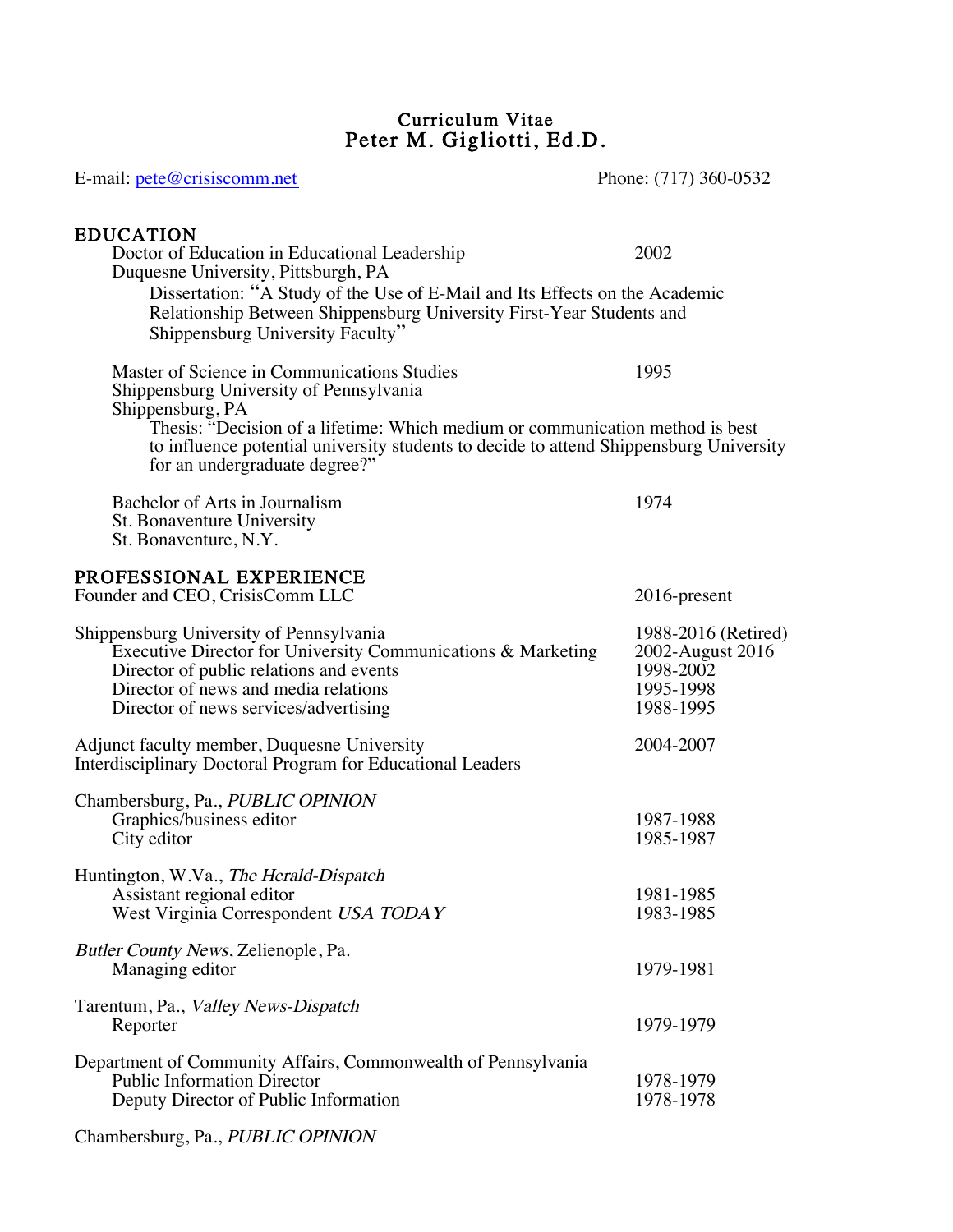| SHIPPENSBURG UNIVERSITY COMMITTEES/GOVERNING BOARDS<br>President's Cabinet                             | 1988-2016                           |
|--------------------------------------------------------------------------------------------------------|-------------------------------------|
| Coordinating team member<br><b>Strategic Planning Group</b><br>Shippensburg University of Pennsylvania | 2004-2005                           |
| University Technology Council                                                                          | 2002-2016                           |
| <b>Commencement Committee</b><br>Co-chair<br>Chair                                                     | 1988-2016<br>1998-2002<br>2002-2016 |
| <b>Campus-Community Coalition</b><br>(Drug/alcohol prevention program)                                 | 1998-2013                           |
| University-Community Advisory Council                                                                  | May 1988-2013                       |
| Commission on Human Understanding                                                                      | 1995-2016                           |
| <b>University Relations Council</b><br>Chair                                                           | May 1988-2016<br>1998-2015          |
| Shippensburg University representative<br>Downtown Organizations Improving Together, Shippensburg      | 1997-1998                           |
| Parking Appeals Board, chair                                                                           | 1988-2016                           |
| President's Cabinet Subcommittee on Parking                                                            | 1996-2016                           |
| <b>Emergency Response Team</b>                                                                         | 1998-2016                           |
| <b>Black Heritage Committee</b>                                                                        | 1988-1992                           |
| <b>Summer Sessions Committee</b>                                                                       | 1988-1993                           |
| Parents Advisory Board                                                                                 | May 1988-2008                       |
| Quick Response Team<br>Shippensburg University School Study Council                                    | 1992-2016                           |
| <b>Lyceum Committee</b>                                                                                | 1988-1992                           |
| STATEWIDE COMMITTEES<br><b>System-wide Marketing Task Force</b>                                        | 1999-2001                           |

## PROFESSIONAL PRESENTATIONS/PROGRAMS

Pennsylvania State System of Higher Education

| Guest presenter on crisis communications     | 2018 |
|----------------------------------------------|------|
| Shippensburg University School Study Council |      |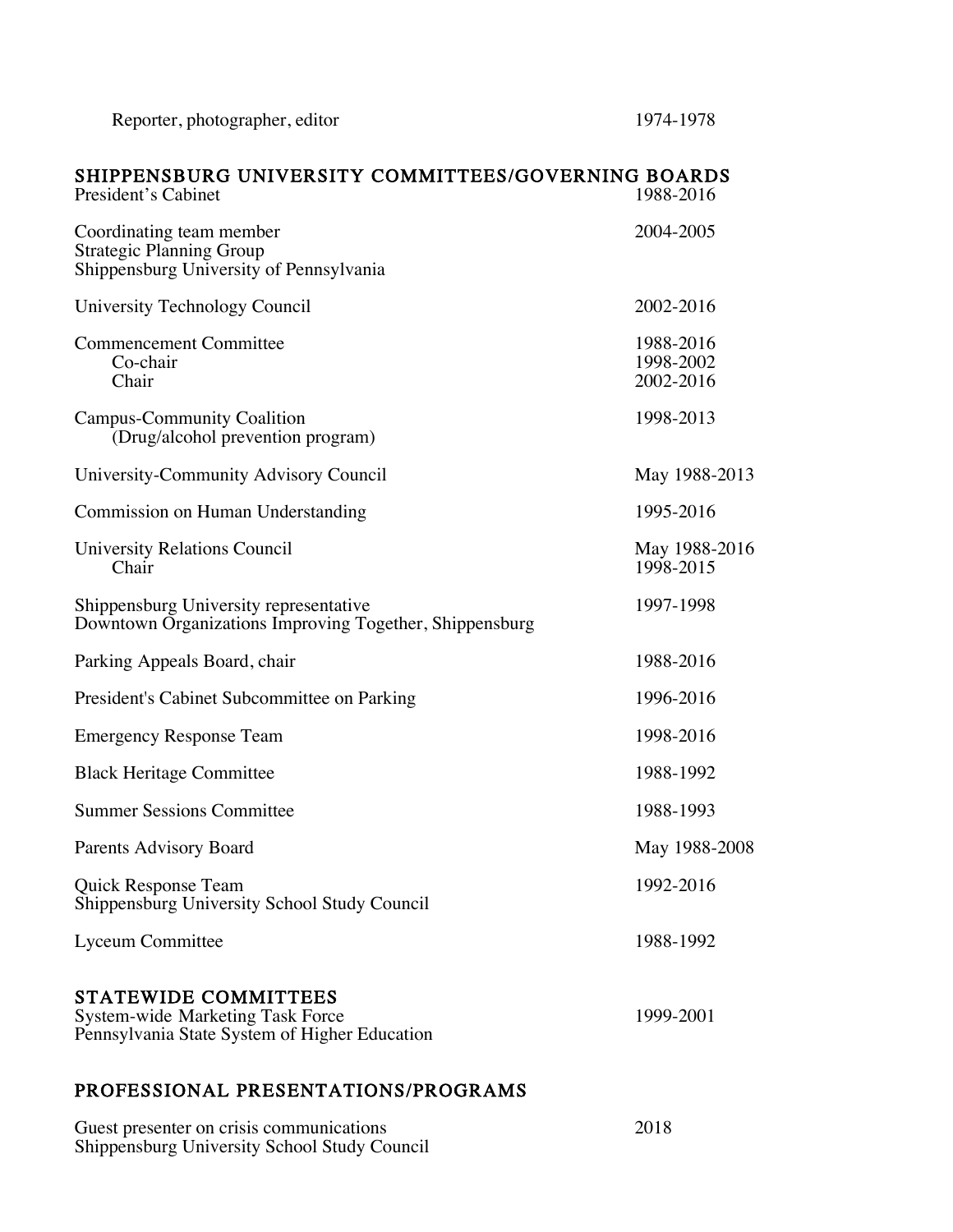| Guest presenter on crisis communications<br>Pennsylvania Commission for Community Colleges<br><b>Annual Conference</b>                                                            | 2018         |
|-----------------------------------------------------------------------------------------------------------------------------------------------------------------------------------|--------------|
| Outside reviewer for Communications and Marketing Offices<br>Multiple Universities                                                                                                | 2016-Present |
| Presenter, Marketing strategies<br>Statewide professional development conference<br>Gaining Early Awareness and Readiness for Undergraduate Program                               | 2005         |
| Guest speaker<br>Pennsylvania Association of Councils of Trustees                                                                                                                 | 2005         |
| Guest speaker, How to market art, museum programs<br>Shippensburg University of Pennsylvania                                                                                      | 2005         |
| Guest lecturer, Communications case studies<br>Shippensburg University of Pennsylvania                                                                                            | 2005         |
| Guest presenter<br>Oh, what a tangled web we weave: How to respond to<br>Off campus websites<br>Pennsylvania State System of Higher Education<br>Statewide advancement conference | 2005         |
| <b>Inauguration Delegate</b><br>Inauguration of Sr. Margaret Carney<br>St. Bonaventure University                                                                                 | 2005         |
| <b>Inauguration Delegate</b><br>Inauguration of Dr. Robert Smith<br>Slippery Rock University of Pennsylvania                                                                      | 2004         |
| Guest lecturer, Crisis Communications<br>Shippensburg University of Pennsylvania                                                                                                  | 2004         |
| Guest lecturer, Higher education and working with the media<br>Graduate program in educational leadership and policy<br>Shippensburg University of Pennsylvania                   | 2004         |
| Guest presenter, "How to Handle Bad News"<br>Russell J. Jandoli School of Journalism and Mass Communication<br>St. Bonaventure, N.Y., University                                  | 2004         |
| Guest presenter<br>Interdisciplinary Doctoral Program for Educational Leaders<br>Duquesne University                                                                              | 2001, 2002   |
| Guest presenter<br>"Death be not proud"<br>17th International Educational Leadership Development Conference<br>Norham Centre for Leadership Studies                               | 2001         |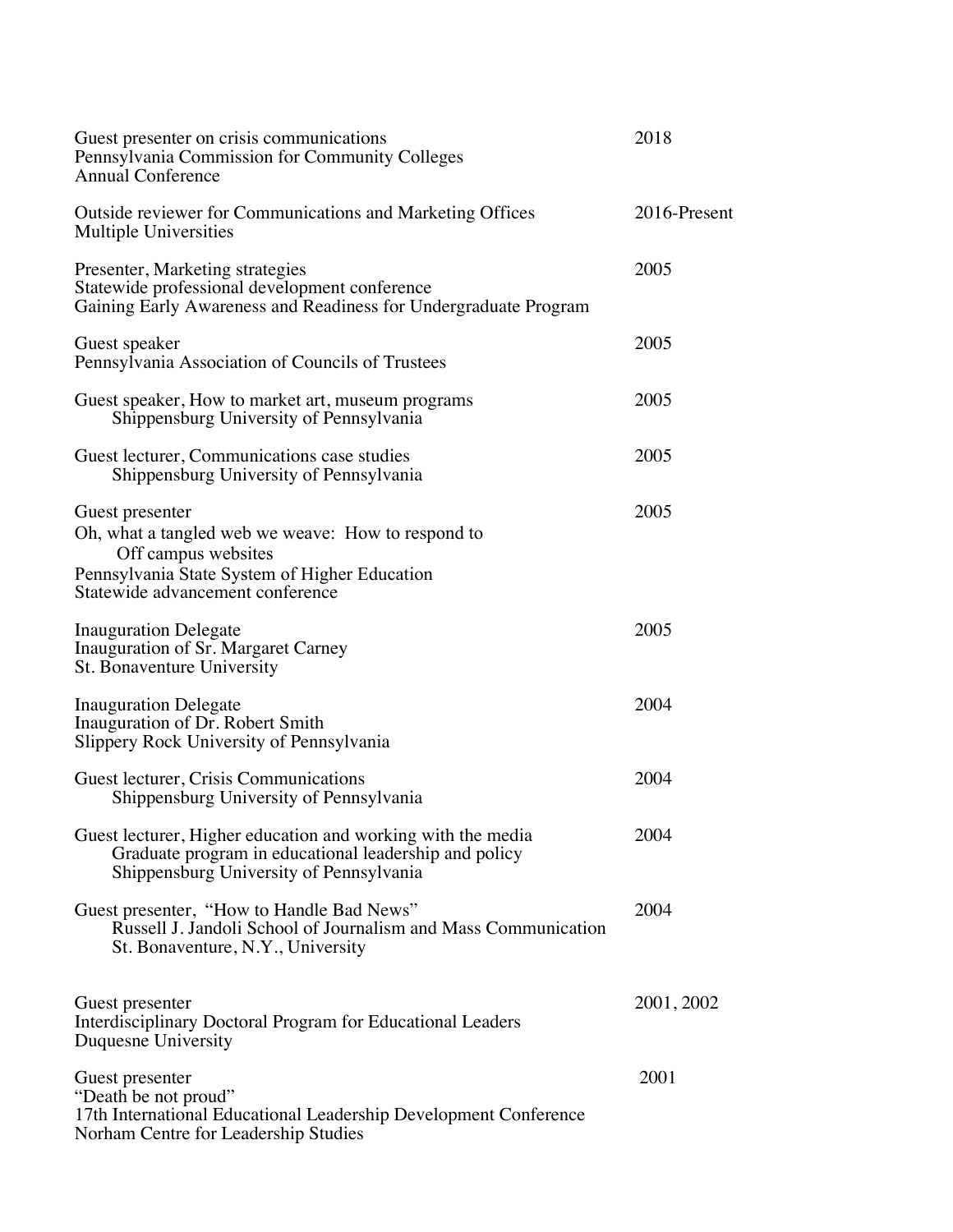St. Peter's College, University of Oxford Oxford, United Kingdom

| Panelist<br>Relationship between the president and the PR Office<br>College and University Public Relations Society of PA<br>Hershey, PA                                                                                                                | 2001                   |
|---------------------------------------------------------------------------------------------------------------------------------------------------------------------------------------------------------------------------------------------------------|------------------------|
| Panelist<br>Eighth Annual Critical Issues in Education Symposium<br>Department of Educational Leadership and Policy<br>Shippensburg University                                                                                                          | 2000                   |
| Media training seminar<br>State System of Higher Education Executive Council<br>Harrisburg, PA                                                                                                                                                          | 1998                   |
| <b>Enrollment Services Presentation</b><br>Seventh International Symposium for the<br>Marketing of Higher Education Nashville, Tenn.<br><b>American Marketing Association</b><br>"Search for the Admissions Grail: Which Medium or Communication Method | 1996                   |
| is best to Influence Potential University Students."                                                                                                                                                                                                    |                        |
| Panelist/discussion leader<br>Use of the World Wide Web on University Campuses<br>State System of Higher Education Advancement Conference                                                                                                               | 1997                   |
| Guest lecturer<br>School superintendent's certification program<br>Department of Educational Foundations and Administration<br>Shippensburg University                                                                                                  | 1995, 2000, 2001, 2002 |
| Discussion leader<br>"Publicizing special events"<br>State System of Higher Education Advancement Conference                                                                                                                                            | 1995                   |
| Panel participant<br>Crisis on campus/emergency response teams<br>State System of Higher Education Advancement Conference                                                                                                                               | 1994                   |
| Guest lecturer<br><b>Communications/Journalism Department</b><br>Public relations and news/editorial classes<br>Shippensburg University                                                                                                                 | 1988-2016              |
| Guest lecturer<br>Shippensburg University Communications/Journalism Day                                                                                                                                                                                 | Multiple years         |
| Guest lecturer<br>Leader@Ship development program                                                                                                                                                                                                       | 2000, 2001, 2002       |
| Guest speaker<br>Shippensburg Civic Club                                                                                                                                                                                                                | 1992                   |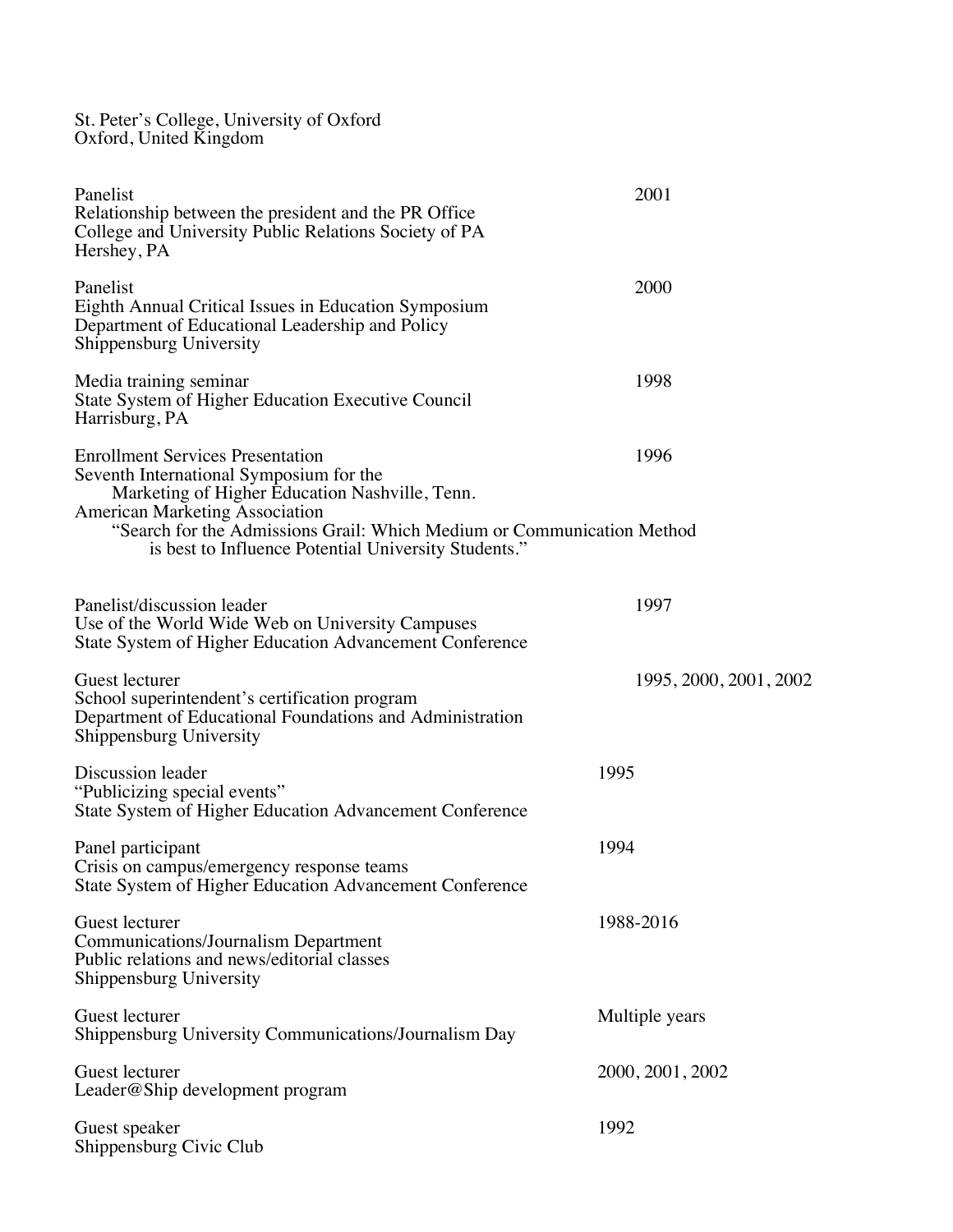| Guest speaker<br>Phi Delta Kappa, Harrisburg Chapter                                                                                                                                                                                                                                   | 1990           |
|----------------------------------------------------------------------------------------------------------------------------------------------------------------------------------------------------------------------------------------------------------------------------------------|----------------|
| Workshop presenter<br>Leadership Chambersburg                                                                                                                                                                                                                                          | 1989           |
| Panelist<br>"What it's like to be a man."<br>Women's studies class, Shippensburg University                                                                                                                                                                                            | 1988           |
| Guest lecturer<br><b>Shippensburg University Orientation Committee</b>                                                                                                                                                                                                                 | Multiple years |
| RELATED UNIVERSITY EXPERIENCE<br>Supervision of two interns in the graduate program in counseling                                                                                                                                                                                      |                |
| Supervision of interns in Department of Communication/Journalism Multiple years                                                                                                                                                                                                        |                |
| Dissertation Committee member, Duquesne University<br>Dr. Andrea Malmont<br>"Examining Pre-Service Teachers Reflective Practices in<br>Pedagogy During An Action Research Project"                                                                                                     | 2004-05        |
| Shippensburg University Press Board of directors                                                                                                                                                                                                                                       | 1995-2008      |
| Advisory editor<br>Proteus: A Journal of Ideas<br>Global Communications. Cacophony or Coherence?                                                                                                                                                                                       | Spring 1994    |
| Proteus: A Journal of Ideas<br>The Politics of AIDS                                                                                                                                                                                                                                    | Fall 1992      |
| <b>PUBLICATIONS</b><br>Proceedings of the 17th International Educational<br>Leadership Development Conference<br>Norham Center for Leadership Studies<br>St. Peter's College, University of Oxford<br>Oxford, United Kingdom<br>"Nine Centuries of Education and We're Still Learning" | 2001           |
| Proceedings of the Seventh International Symposium<br>for the Marketing of Higher Education<br><b>American Marketing Association</b><br>"Search for the Admissions Grail: Which Medium or<br>Communication Method is best to Influence Potential<br>University Students."              | 1996           |

Journalism Abstracts Vol # 33, 1994-95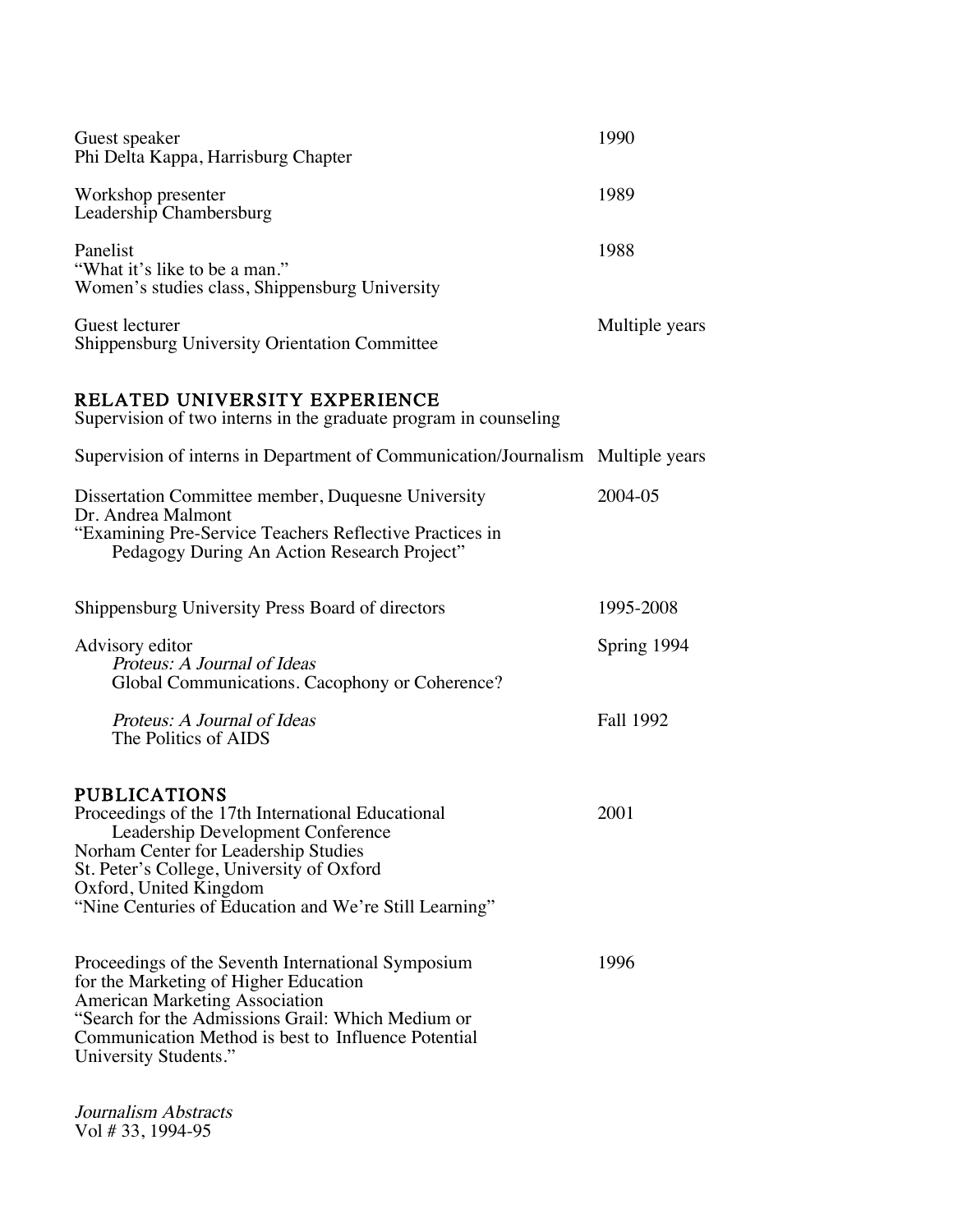"DECISION OF A LIFETIME: Which Medium or Communication Method is Best to Influence Potential University Students to Decide to Attend Shippensburg University for an Undergraduate Degree?"

### 1996 Graduate Journal

Shippensburg University School of Graduate Studies "DECISION OF A LIFETIME: Which Medium or Communication Method is Best to Influence Potential University Students to Decide to Attend Shippensburg University for an Undergraduate Degree?"

Campus Law Enforcement Journal March/April 1990 "Shippensburg University's Safety and Security Brochure" Co-authored with Herbert H. Bowers Shippensburg University Director of Public Safety

# COMMUNITY SERVICE: Franklin County Public Safety

| Franklin County Public Safety                                                           |                        |
|-----------------------------------------------------------------------------------------|------------------------|
| <b>Training Center Advisory Board</b>                                                   | 2008-2010              |
| <b>Board of Directors</b>                                                               | 1997-2001              |
| Easter Seal Society of Franklin and Adams Counties Inc.<br>President                    | 1999-2000<br>1998-1999 |
| First vice president<br><b>Public Relations Committee</b><br><b>Marketing Committee</b> | 1997                   |
| Newsletter adviser<br><b>Crisis Management Committee</b>                                |                        |
| United Way team captain<br>Shippensburg University                                      | Multiple years         |
| Coach<br>Shippensburg Youth Instructional Baseball League                               | 1993-1996              |
| Coach<br>Shippensburg Chapter, American Youth Soccer Organization                       | 1995-2001              |
| <b>Board of Commissioners</b><br>Shippensburg Park and Recreation Commission            | 1996-1998              |
| <b>MEMBERSHIPS:</b><br>Council for the Advancement and Support of Education             | 1988-2016              |
| College and University Public Relations Association of PA                               | 1988-2016              |
| <b>Internet Developers Association</b>                                                  | 1996-2000              |
| National Association of Desktop Publishers                                              | 1992-1998              |
| Boy Scouts of America                                                                   | 1990-1995              |